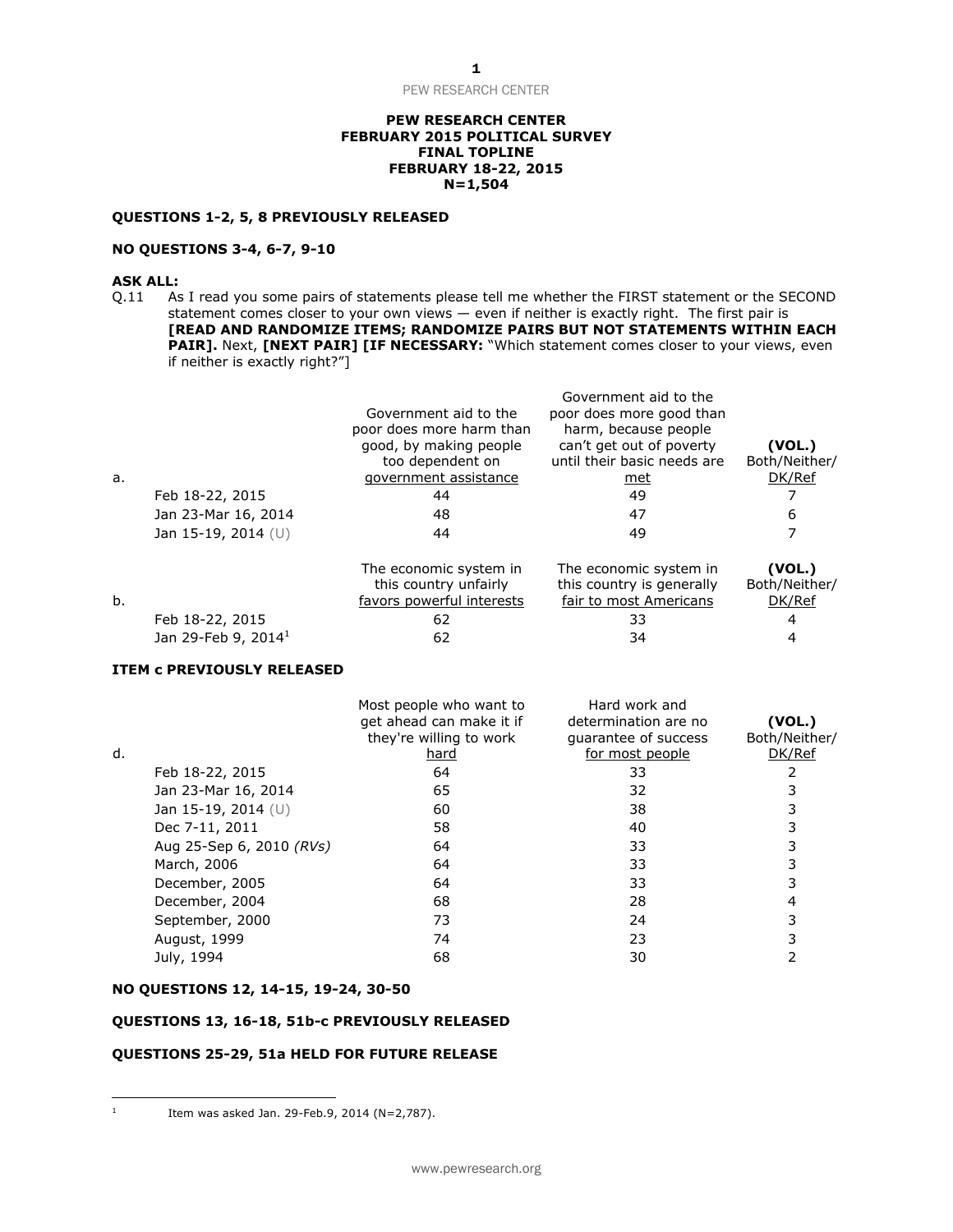## **ASK ALL:**

Thinking about the nation's economy…

Q.52 How would you rate economic conditions in this country today… as excellent, good, only fair, or poor?

|                      |                  |             | Only        |             | (VOL.)         |
|----------------------|------------------|-------------|-------------|-------------|----------------|
|                      | <b>Excellent</b> | <u>Good</u> | <u>fair</u> | <u>Poor</u> | DK/Ref         |
| Feb 18-22, 2015      | 2                | 23          | 43          | 31          | $\ast$         |
| Jan 7-11, 2015       | 4                | 23          | 48          | 24          | $\ast$         |
| Oct 15-20, 2014      | $\overline{2}$   | 19          | 45          | 33          | 1              |
| Aug 20-24, 2014      | 1                | 19          | 48          | 31          | 1              |
| Jul 8-14, 2014       | 2                | 17          | 46          | 35          | $\ast$         |
| Apr 23-27, 2014 (U)  | $\overline{c}$   | 15          | 43          | 40          | 1              |
| Jan 15-19, 2014 (U)  | $\mathbf{1}$     | 15          | 45          | 39          | 1              |
| Dec 3-8, 2013 $(U)$  | $\mathbf{1}$     | 14          | 48          | 36          | 1              |
| Oct 9-13, 2013       | 1                | 12          | 39          | 48          | $\ast$         |
| Sep 4-8, 2013        | $\overline{c}$   | 17          | 48          | 32          | $\ast$         |
| Jul 17-21, 2013      | $\overline{2}$   | 15          | 45          | 37          | 1              |
| Jun 12-16, 2013      | $\overline{c}$   | 21          | 47          | 29          | $\ast$         |
| Mar 13-17, 2013      | 1                | 15          | 43          | 40          | 1              |
| Jan 9-13, 2013       | 2                | 11          | 38          | 49          | 1              |
| Dec 5-9, 2012        | $\mathbf{1}$     | 14          | 50          | 35          | 1              |
| Oct 24-28, 2012      | 1                | 12          | 42          | 44          | 1              |
| Sep 12-16, 2012      | 1                | 12          | 43          | 44          | 1              |
| Jun 7-17, 2012       | $\mathbf{1}$     | 9           | 47          | 42          | 1              |
| Mar 7-11, 2012       | $\mathbf{1}$     | 9           | 38          | 51          | 1              |
| Feb 8-12, 2012       | 1                | 10          | 46          | 43          | 1              |
| Jan 11-16, 2012      | 2                | 9           | 42          | 47          | 1              |
| Dec 7-11, 2011       | $\ast$           | 8           | 38          | 53          | 1              |
| Aug 17-21, 2011      | 1                | 6           | 37          | 56          | 1              |
| Jun 15-19, 2011      | $\ast$           | 8           | 45          | 46          | 1              |
| Mar 30-Apr 3, 2011   | 1                | 7           | 38          | 53          | 1              |
| Feb 2-7, 2011        | $\mathbf{1}$     | 11          | 45          | 42          | 1              |
| Dec 1-5, 2010        | 1                | 8           | 44          | 45          | 1              |
| Oct 13-18, 2010      | 1                | 7           | 38          | 54          | 1              |
| Aug 25-Sep 6, 2010   | 1                | 7           | 43          | 48          | 1              |
| Jun 3-6, 2010        | 1                | 8           | 48          | 43          | 1              |
| Apr 21-26, 2010      | $\ast$           | 11          | 39          | 49          | 1              |
| Mar 10-14, 2010      | 1                | 6           | 39          | 53          | 1              |
| Feb 3-9, 2010        | $\mathbf{1}$     | 7           | 38          | 53          | 1              |
| Dec 9-13, 2009       | 1                | 7           | 41          | 50          | 1              |
| Oct 28-Nov 8, 2009   | $\ast$           | 8           | 41          | 50          | 1              |
| Sep 30-Oct 4, 2009   | 1                | 8           | 43          | 48          | $\mathbf 1$    |
| Aug 11-17, 2009      | $\ast$           | 8           | 38          | 52          | 2              |
| Jun 10-14, 2009      | 1                | 8           | 39          | 52          | 1              |
| Mar 9-12, 2009       | $\ast$           | 6           | 25          | 68          | 1              |
| Feb 4-8, 2009        | $\ast$           | 4           | 24          | 71          | 1              |
| December, 2008       | $\ast$           | 7           | 33          | 59          | 1              |
| November, 2008       | 1                | 6           | 28          | 64          | 1              |
| Late October, 2008   | $\ast$           | 7           | 25          | 67          | $\mathbf{1}$   |
| Early October, 2008  | $\mathbf{1}$     | 8           | 32          | 58          | $\mathbf{1}$   |
| Late September, 2008 | $\ast$           | 7           | 27          | 65          | 1              |
| July, 2008           | $\mathbf{1}$     | 9           | 39          | 50          | 1<br>$\ast$    |
| April, 2008          | $\mathbf{1}$     | 10          | 33          | 56          |                |
| March, 2008          | $\mathbf{1}$     | 10          | 32          | 56          | $\mathbf{1}$   |
| Early February, 2008 | 1                | 16          | 36          | 45          | 2              |
| January, 2008        | 3                | 23          | 45          | 28          | $\mathbf 1$    |
| November, 2007       | 3                | 20          | 44          | 32          | $\mathbf{1}$   |
| September, 2007      | 3                | 23          | 43          | 29          | $\overline{2}$ |
| June, 2007           | 6                | 27          | 40          | 25          | 2              |
| February, 2007       | 5                | 26          | 45          | 23          | $\mathbf{1}$   |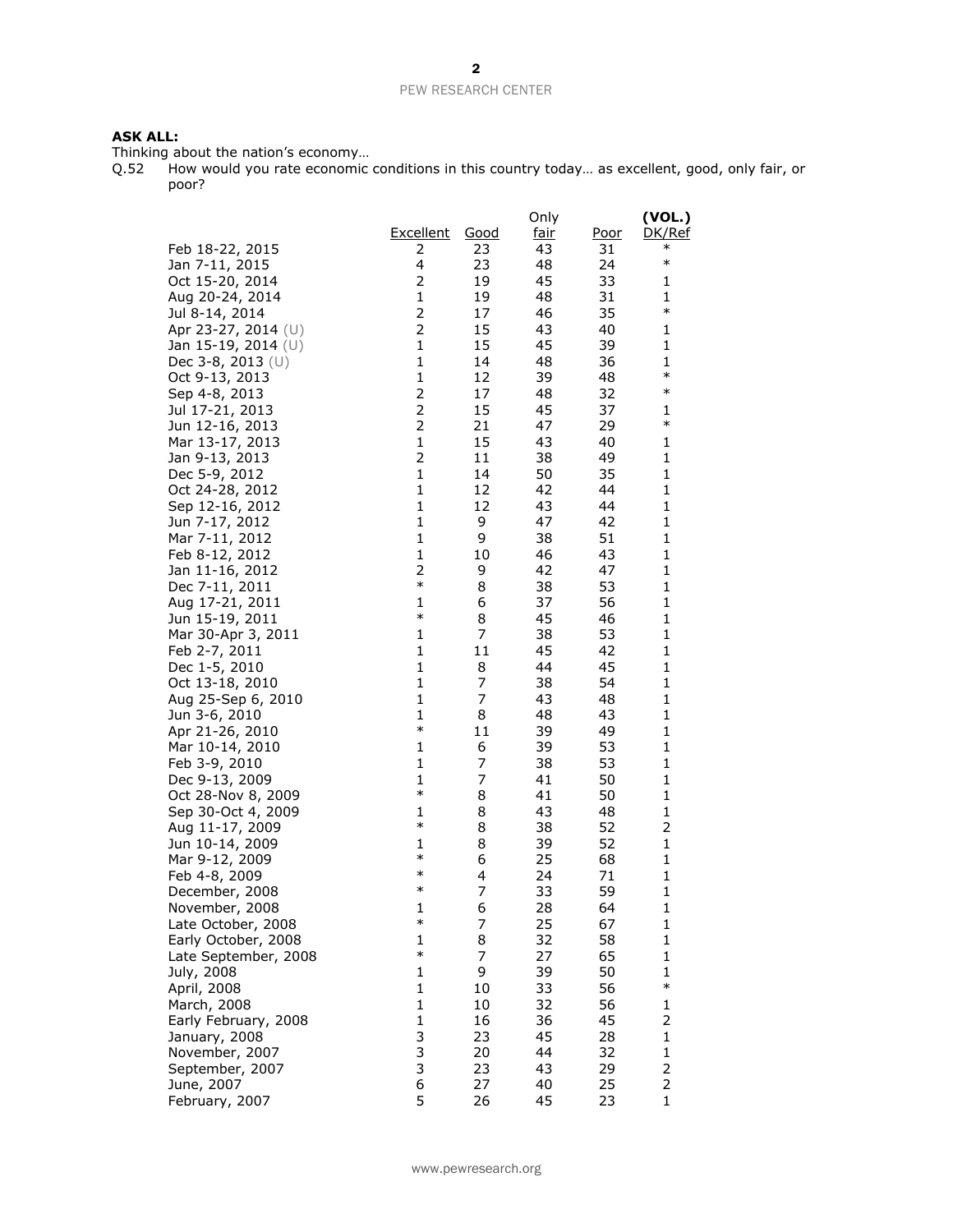## **Q.52 CONTINUED…**

| ,,,,,,,,,,,,,,,                  |           |      |              |      |                  |
|----------------------------------|-----------|------|--------------|------|------------------|
|                                  | Excellent | Good | Only<br>fair | Poor | (VOL.)<br>DK/Ref |
| December, 2006                   | 6         | 32   | 41           | 19   | 2                |
| Early November, 2006 (RVs)       | 9         | 35   | 37           | 17   | 2                |
| Late October, 2006               | 6         | 27   | 40           | 25   | 2                |
| September, 2006                  | 5         | 32   | 41           | 20   | 2                |
| March, 2006                      | 4         | 29   | 44           | 22   |                  |
| January, 2006                    | 4         | 30   | 45           | 19   | 2                |
| Early October, 2005              | 2         | 23   | 45           | 29   |                  |
| Mid-September, 2005              | 3         | 28   | 44           | 24   |                  |
| Mid-May, 2005                    | 3         | 29   | 47           | 20   |                  |
| January, 2005                    | 3         | 36   | 45           | 15   |                  |
| December, 2004                   | 3         | 33   | 43           | 20   |                  |
| Early November, 2004 (RVs)       | 5         | 31   | 37           | 26   |                  |
| Mid-September, 2004              | 4         | 34   | 40           | 20   | 2                |
| August, 2004                     | 3         | 30   | 45           | 21   |                  |
| Late April, 2004                 | 4         | 34   | 38           | 22   | $\mathcal{P}$    |
| Late February, 2004 <sup>2</sup> | 2         | 29   | 42           | 26   |                  |

# **ASK ALL:**<br>Q.53 A

Q.53 A year from now, do you expect that economic conditions in the country as a whole will be better than they are at present, or worse, or just about the same as now?

|                                    |                     |                    |                   | (VOL.)              |
|------------------------------------|---------------------|--------------------|-------------------|---------------------|
| Feb 18-22, 2015                    | <u>Better</u><br>27 | <u>Worse</u><br>20 | <b>Same</b><br>52 | DK/Ref<br>1         |
| Jan 7-11, 2015                     | 31                  | 17                 | 51                | 1                   |
| Oct 15-20, 2014                    | 27                  | 21                 | 50                | 3                   |
| Aug 20-24, 2014                    | 22                  | 22                 | 54                | 2                   |
| Jul 8-14, 2014                     | 26                  | 22                 | 51                | $\mathbf{1}$        |
| Apr 23-27, 2014 (U)                | 25                  | 24                 | 49                | 2                   |
| Jan 15-19, 2014 (U)                | 27                  | 22                 | 50                | $\mathbf{1}$        |
| Oct 9-13, 2013                     | 25                  | 28                 | 44                | 3                   |
| Sep 4-8, 2013                      | 28                  | 25                 | 46                | $\mathbf{1}$        |
| Jun 12-16, 2013                    | 33                  | 19                 | 47                | $\mathbf{1}$        |
| Mar 13-17, 2013                    | 25                  | 32                 | 41                | $\mathbf{1}$        |
| Jan 9-13, 2013                     | 33                  | 25                 | 40                | $\overline{2}$      |
| Dec 5-9, 2012                      | 37                  | 25                 | 36                | 2                   |
| Sep 12-16, 2012                    | 43                  | 8                  | 42                | 8                   |
| Jun 7-17, 2012                     | 34                  | 11                 | 50                | 5                   |
| Mar 7-11, 2012                     | 44                  | 14                 | 38                | 4                   |
| Feb 8-12, 2012                     | 44                  | 10                 | 42                | 3                   |
| Jan 11-16, 2012                    | 34                  | 16                 | 46                | 3                   |
| Dec 7-11, 2011                     | 28<br>29            | 18                 | 50                | 4                   |
| Aug 17-21, 2011                    | 29                  | 18<br>23           | 50<br>46          | 2<br>$\overline{c}$ |
| Jun 15-19, 2011<br>Oct 13-18, 2010 | 35                  | 16                 | 45                | 4                   |
| Apr 21-26, 2010                    | 42                  | 19                 | 36                |                     |
| Feb 3-9, 2010                      | 42                  | 16                 | 40                | 3332332             |
| Dec 9-13, 2009                     | 42                  | 17                 | 38                |                     |
| Oct 28-Nov 8, 2009                 | 39                  | 19                 | 39                |                     |
| Sep 30-Oct 4, 2009                 | 45                  | 15                 | 38                |                     |
| Aug 11-17, 2009                    | 45                  | 19                 | 33                |                     |
| Jun 10-14, 2009                    | 48                  | 16                 | 34                |                     |
| Mar 9-12, 2009                     | 41                  | 19                 | 37                | 3                   |
| Feb 4-8, 2009                      | 40                  | 18                 | 38                | 4                   |
| December, 2008                     | 43                  | 17                 | 36                | 4                   |
| Early October, 2008                | 46                  | 16                 | 30                | 8                   |
| July, 2008                         | 30                  | 21                 | 41                | 8                   |

 $\overline{2}$ Earlier trends available from Gallup.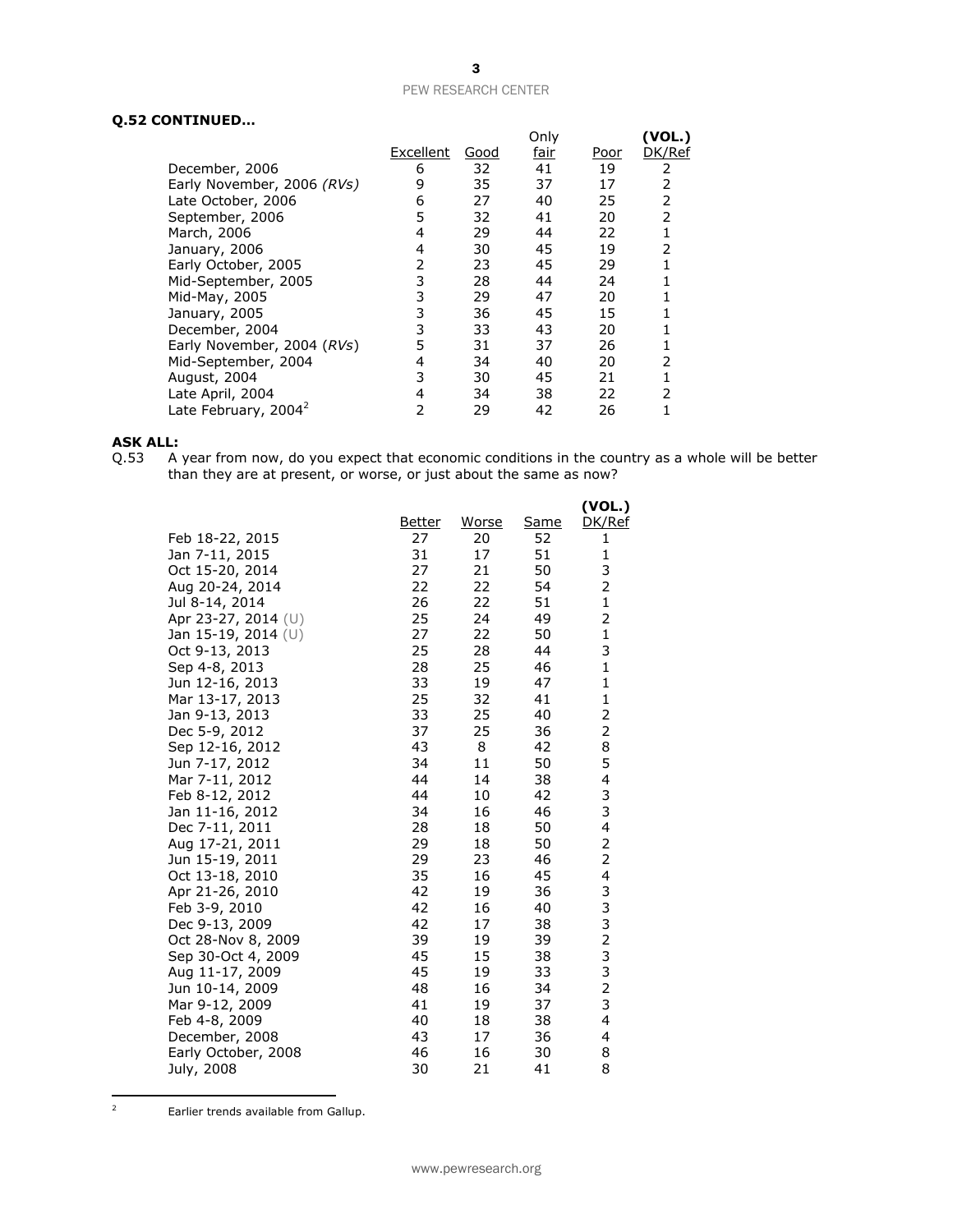## **Q.53 CONTINUED...**

|                               |        |       |             | (VOL.)                                     |
|-------------------------------|--------|-------|-------------|--------------------------------------------|
|                               | Better | Worse | <u>Same</u> | DK/Ref                                     |
| March, 2008                   | 33     | 22    | 39          | 6                                          |
| January, 2008                 | 20     | 26    | 48          | 6                                          |
| September, 2007               | 19     | 23    | 53          | 5                                          |
| June, 2007                    | 16     | 24    | 55          | 5                                          |
| February, 2007                | 17     | 20    | 58          | 5                                          |
| December, 2006                | 22     | 18    | 56          | 4                                          |
| September, 2006               | 16     | 25    | 55          | 4                                          |
| January, 2006                 | 20     | 22    | 55          |                                            |
| Early October, 2005           | 20     | 32    | 45          |                                            |
| Mid-September, 2005           | 18     | 37    | 43          | $\begin{array}{c} 3 \\ 2 \\ 3 \end{array}$ |
| Mid-May, 2005                 | 18     | 24    | 55          |                                            |
| January, 2005                 | 27     | 18    | 52          | 3                                          |
| August, 2004                  | 36     | 9     | 47          | 8                                          |
| Late February, 2004           | 39     | 12    | 41          | 8                                          |
| September, 2003               | 37     | 17    | 43          | 3<br>3                                     |
| May, 2003                     | 43     | 19    | 35          |                                            |
| Late March, 2003              | 33     | 23    | 37          | $\overline{7}$                             |
| January, 2003                 | 30     | 20    | 44          | 6                                          |
| January, 2002                 | 44     | 17    | 36          | 3                                          |
| Newsweek: January, 2001       | 18     | 33    | 44          | 5                                          |
| June, 2000                    | 15     | 24    | 55          | 6                                          |
| Early October, 1998 (RVs)     | 16     | 22    | 57          | 5                                          |
| Early September, 1998         | 18     | 17    | 61          | 4                                          |
| May, 1990                     | 18     | 31    | 45          | 6                                          |
| February, 1989                | 25     | 22    | 49          | 4                                          |
| September, 1988 (RVs)         | 24     | 16    | 51          | 9                                          |
| May, 1988                     | 24     | 20    | 46          | 10                                         |
| January, 1988                 | 22     | 26    | 45          | 7                                          |
| Newsweek: January, 1984 (RVs) | 35     | 13    | 49          | 3                                          |

# **ASK ALL:**<br>Q.54 0

Overall, which of the following best describes how the recession affected your own personal financial situation? **[READ AND RANDOMIZE OPTIONS 1 AND 3; KEEP OPTION 2 SECOND]**

| Feb 18-22<br>2015 |                                                                   | Sep 4-8<br>2013 | Jan 11-16 Mar 8-14 Feb 2-7<br>2012 | 2011 | 2011 |
|-------------------|-------------------------------------------------------------------|-----------------|------------------------------------|------|------|
| 30                | It had a major effect, and your finances<br>have not recovered    | 33              | 36                                 | 40   | 36   |
| 29                | It had a major effect, but your finances<br>have mostly recovered | 28              | 28                                 | 24   | 25   |
| 40                | It did not have a major effect on your finances                   | 37              | 33                                 | 34   | 37   |
|                   | Don't know/Refused (VOL.)                                         |                 | 4                                  |      |      |

## **NO QUESTION 55**

#### **ASK ALL:**

Q.56 Thinking about the U.S. economic system in general, compared with before the 2008 financial crisis, do you think the U.S. economic system is **[READ AND RANDOMIZE]**?

| Feb 18-22      |                                                                  | Sep 4-8 |
|----------------|------------------------------------------------------------------|---------|
| 2015           |                                                                  | 2013    |
| 34             | More secure today than it was before the 2008 economic crisis    | 33      |
| 63             | No more secure today than it was before the 2008 economic crisis | 63      |
| $\overline{a}$ | Don't know/Refused (VOL.)                                        | 4       |

## **NO QUESTION 57**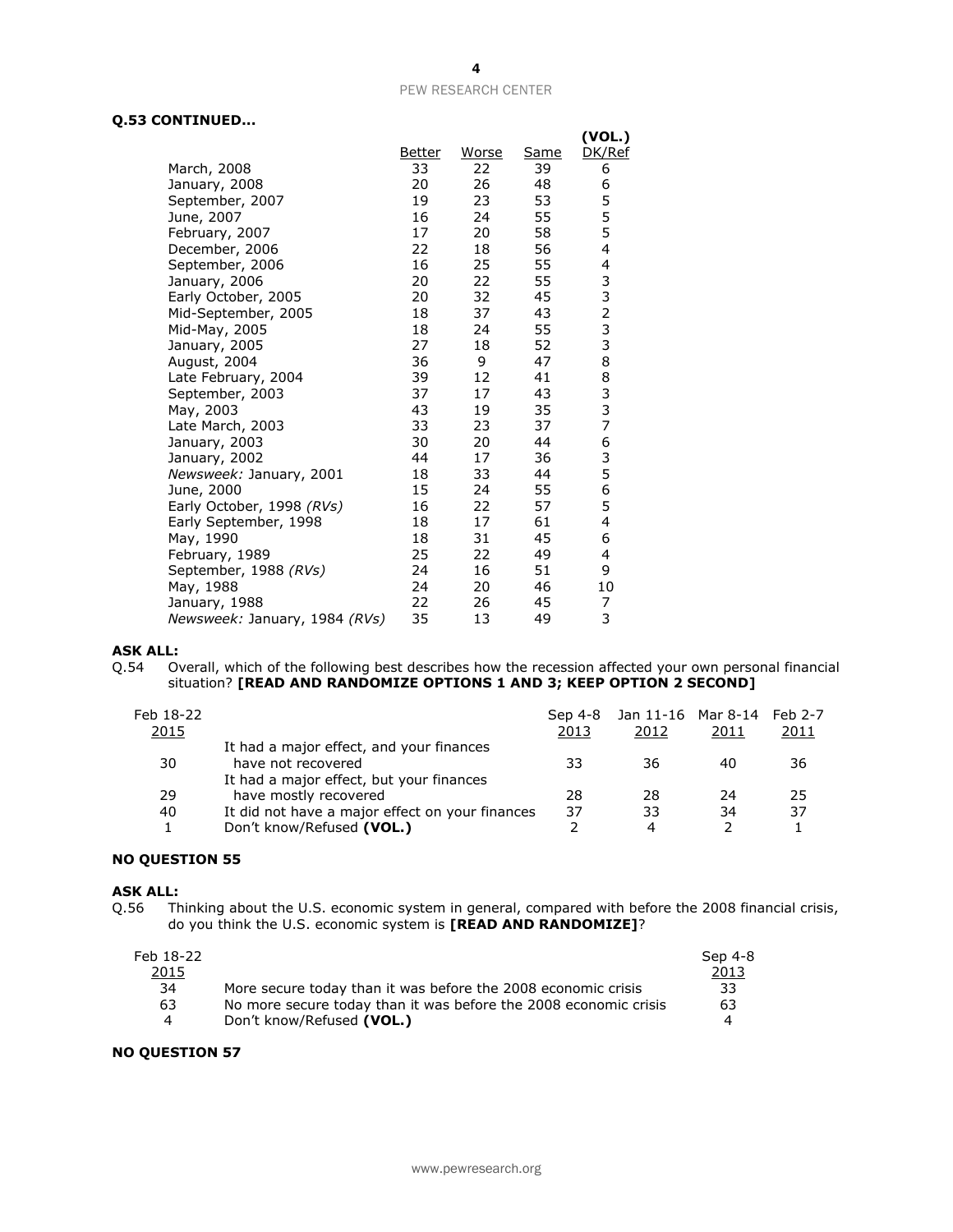#### **ASK FORM 1 ONLY [N=755]:**

Q.58F1 Thinking about the recession that began in 2008 … Please tell me whether you think each of the following has fully recovered from the recession, partially recovered, or hardly recovered at all. First, **[INSERT ITEM; RANDOMIZE]**? Have/Has **[ITEM]** fully recovered from the recession, partially recovered, or hardly recovered at all? What about **[INSERT ITEM]**? **[IF NECESSARY:**  Have/has **[ITEM]** fully recovered from the recession, partially recovered, or hardly recovered at all**]**?

|      |                                                        | Fully<br>recovered | Partially<br>recovered | Hardly<br>recovered<br>at all | (VOL.)<br>DK/Ref    |
|------|--------------------------------------------------------|--------------------|------------------------|-------------------------------|---------------------|
| a.F1 | Real estate values<br>Feb 18-22, 2015<br>Sep 4-8, 2013 | 8<br>4             | 63<br>59               | 25<br>33                      | 4<br>$\overline{4}$ |
| b.F1 | The stock market<br>Feb 18-22, 2015<br>Sep 4-8, 2013   | 31<br>21           | 47<br>53               | 13<br>18                      | 9<br>9              |
| c.F1 | The job situation<br>Feb 18-22, 2015<br>Sep 4-8, 2013  | 7<br>2             | 60<br>45               | 32<br>52                      |                     |
| d.F1 | Household incomes<br>Feb 18-22, 2015<br>Sep 4-8, 2013  | 4<br>2             | 51<br>42               | 42<br>54                      | 2<br>$\overline{2}$ |

#### **ASK FORM 2 ONLY [N=749]:**

Q.59F2 Thinking about the federal government's economic policies following the recession that began in 2008 … Do you think these policies have helped **[INSERT ITEM; RANDOMIZE]** a great deal, a fair amount, not too much, or not at all? What about **[NEXT ITEM]**? **[IF NECESSARY**: Have the federal government's policies since the recession helped **[ITEM]** a great deal, a fair amount, not too much, or not at all?**]**

|      |                                                                                               | A great<br><u>deal</u>    | A fair<br>amount | Not too<br>much | Not at<br>$all$          | (VOL.)<br>DK/Ref                            |
|------|-----------------------------------------------------------------------------------------------|---------------------------|------------------|-----------------|--------------------------|---------------------------------------------|
| a.F2 | Middle-class people<br>Feb 18-22, 2015<br>Sep 4-8, 2013<br>Jul 15-18, 2010                    | 5<br>6<br>$\overline{2}$  | 21<br>21<br>25   | 41<br>38<br>43  | 31<br>33<br>25           | 2<br>$\overline{2}$<br>4                    |
| b.F2 | Poor people<br>Feb 18-22, 2015<br>Sep 4-8, 2013<br>Jul 15-18, 2010                            | 10<br>8<br>$\overline{7}$ | 22<br>18<br>24   | 34<br>35<br>37  | 32<br>37<br>27           | 3<br>3<br>5                                 |
| c.F2 | Wealthy people<br>Feb 18-22, 2015<br>Sep 4-8, 2013<br>Jul 15-18, 2010                         | 36<br>38<br>31            | 30<br>21<br>26   | 20<br>20<br>18  | 9<br>13<br>12            | $\begin{array}{c} 5 \\ 8 \end{array}$<br>12 |
| d.F2 | Large banks and financial institutions<br>Feb 18-22, 2015<br>Sep 4-8, 2013<br>Jul 15-18, 2010 | 45<br>40<br>53            | 26<br>28<br>21   | 16<br>17<br>12  | 8<br>$\overline{7}$<br>6 | 5<br>$\overline{7}$<br>8                    |
| e.F2 | Small businesses<br>Feb 18-22, 2015<br>Sep 4-8, 2013<br>Jul 15-18, 2010                       | 7<br>6<br>$\overline{2}$  | 21<br>23<br>21   | 39<br>35<br>39  | 29<br>32<br>29           | 4<br>4<br>8                                 |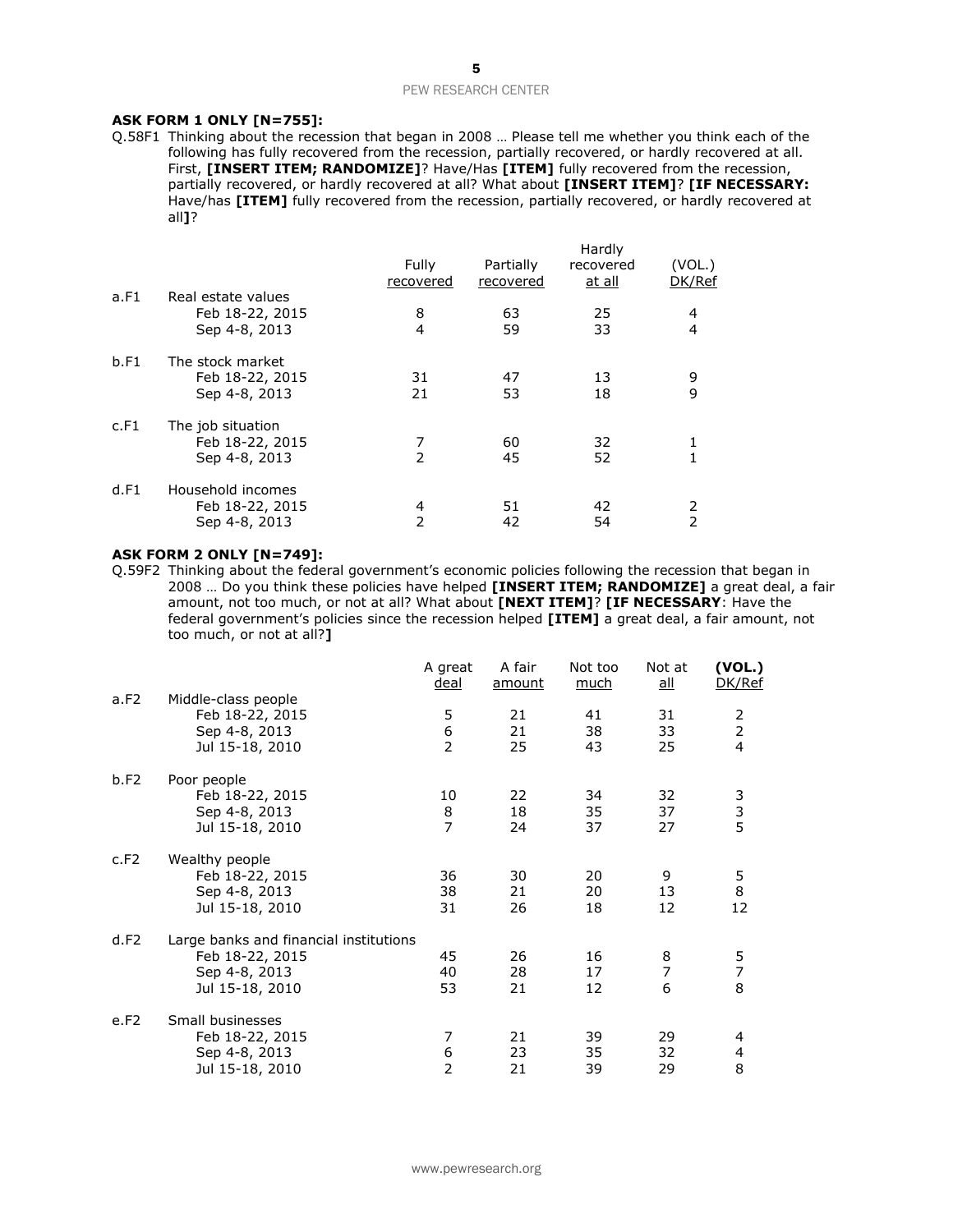#### **Q.59F2 CONTINUED…**

|      |                    | A great<br>deal | A fair<br>amount | Not too<br>much | Not at<br>all | (VOL.)<br>DK/Ref |
|------|--------------------|-----------------|------------------|-----------------|---------------|------------------|
| f.F2 | Large corporations |                 |                  |                 |               |                  |
|      | Feb 18-22, 2015    | 38              | 29               | 18              | 10            | 4                |
|      | Sep 4-8, 2013      | 41              | 26               | 19              |               |                  |
|      | Jul 15-18, 2010    | 44              | 26               |                 |               | 10               |

## **NO QUESTIONS 60-61, 64-65, 69, 72-73, 77**

## **QUESTIONS 62-63, 66-68, 70-71, 74-76, 78 PREVIOUSLY RELEASED**

### **NO QUESTION 79**

## **ASK ALL:**

Q.80 If you were asked to use one of these commonly used names for the social classes, which would you say you belong in? The upper class, upper-middle class, middle class, lower-middle class, or lower class?

|                       | Upper class | Upper-<br>middle class | Middle<br>class | Lower-<br>middle class | Lower class | <b>VOL.)</b><br>DK/Ref |
|-----------------------|-------------|------------------------|-----------------|------------------------|-------------|------------------------|
| Feb 18-22, 2015       |             |                        | 47              | 29                     |             |                        |
| Jan 15-19, 2014 (U)   |             |                        | 44              | 28                     |             |                        |
| Jul 16-26, 2012 (SDT) |             |                        | 49              | 25                     |             |                        |
| Apr 4-15, 2012        |             |                        | 47              | 27                     |             |                        |
| Dec 7-11, 2011        |             |                        | 46              | 25                     |             |                        |
| Mar 15-29, 2011 (SDT) |             |                        | 52              | 20                     |             |                        |
| May 11-31, 2010 (SDT) |             | 18                     | 50              | 21                     |             |                        |
| February, 2008 (SDT)  |             | 19                     | 53              | 19                     |             |                        |

#### **ASK ALL:**

PARTY In politics TODAY, do you consider yourself a Republican, Democrat, or independent?

**ASK IF INDEP/NO PREF/OTHER/DK/REF (PARTY=3,4,5,9):**<br>PARTYLN As of today do you lean more to the Republican Pa As of today do you lean more to the Republican Party or more to the Democratic Party?

|                      |            |          |                        | (VOL.)                  | (VOL.)      |                |            |            |
|----------------------|------------|----------|------------------------|-------------------------|-------------|----------------|------------|------------|
|                      |            |          |                        | No                      | Other       | (VOL.)         | Lean       | Lean       |
|                      | Republican | Democrat | Independent preference |                         | party       | DK/Ref         | <u>Rep</u> | <u>Dem</u> |
| Feb 18-22, 2015      | 24         | 31       | 38                     | 4                       | 1           | 1              | 18         | 17         |
| Jan 7-11, 2015       | 21         | 30       | 44                     | 3                       | 1           | 1              | 19         | 18         |
| Dec 3-7, 2014        | 24         | 31       | 39                     | 3                       | 1           | 2              | 17         | 17         |
| Nov 6-9, 2014        | 27         | 32       | 36                     | $\overline{2}$          | $\ast$      | 1              | 15         | 16         |
| Oct 15-20, 2014      | 24         | 33       | 38                     | $\overline{\mathbf{4}}$ | $\ast$      | 1              | 13         | 17         |
| Sep 2-9, 2014        | 24         | 33       | 38                     | 3                       | 1           | $\overline{2}$ | 15         | 15         |
| Aug 20-24, 2014      | 24         | 31       | 37                     | 4                       | 1           | $\overline{4}$ | 15         | 16         |
| Jul 8-14, 2014       | 25         | 34       | 37                     | $\overline{2}$          | $\mathbf 1$ | 1              | 16         | 15         |
| Apr 23-27, 2014      | 24         | 30       | 41                     | $\overline{2}$          | 1           | 2              | 18         | 17         |
| Jan 23-Mar 16, 2014  | 22         | 31       | 41                     | 3                       | 1           | 2              | 17         | 17         |
| Feb 14-23, 2014      | 22         | 32       | 39                     | 4                       | 1           | $\overline{2}$ | 14         | 17         |
| <b>Yearly Totals</b> |            |          |                        |                         |             |                |            |            |
| 2014                 | 23.2       | 31.5     | 39.5                   | 3.1                     | .7          | 2.0            | 16.2       | 16.5       |
| 2013                 | 23.9       | 32.1     | 38.3                   | 2.9                     | .5          | 2.2            | 16.0       | 16.0       |
| 2012                 | 24.7       | 32.6     | 36.4                   | 3.1                     | .5          | 2.7            | 14.4       | 16.1       |
| 2011                 | 24.3       | 32.3     | 37.4                   | 3.1                     | .4          | 2.5            | 15.7       | 15.6       |
| 2010                 | 25.2       | 32.7     | 35.2                   | 3.6                     | .4          | 2.8            | 14.5       | 14.1       |
| 2009                 | 23.9       | 34.4     | 35.1                   | 3.4                     | .4          | 2.8            | 13.1       | 15.7       |
| 2008                 | 25.7       | 36.0     | 31.5                   | 3.6                     | .3          | 3.0            | 10.6       | 15.2       |
| 2007                 | 25.3       | 32.9     | 34.1                   | 4.3                     | .4          | 2.9            | 10.9       | 17.0       |
| 2006                 | 27.8       | 33.1     | 30.9                   | 4.4                     | .3          | 3.4            | 10.5       | 15.1       |
| 2005                 | 29.3       | 32.8     | 30.2                   | 4.5                     | .3          | 2.8            | 10.3       | 14.9       |
| 2004                 | 30.0       | 33.5     | 29.5                   | 3.8                     | .4          | 3.0            | 11.7       | 13.4       |
| 2003                 | 30.3       | 31.5     | 30.5                   | 4.8                     | .5          | 2.5            | 12.0       | 12.6       |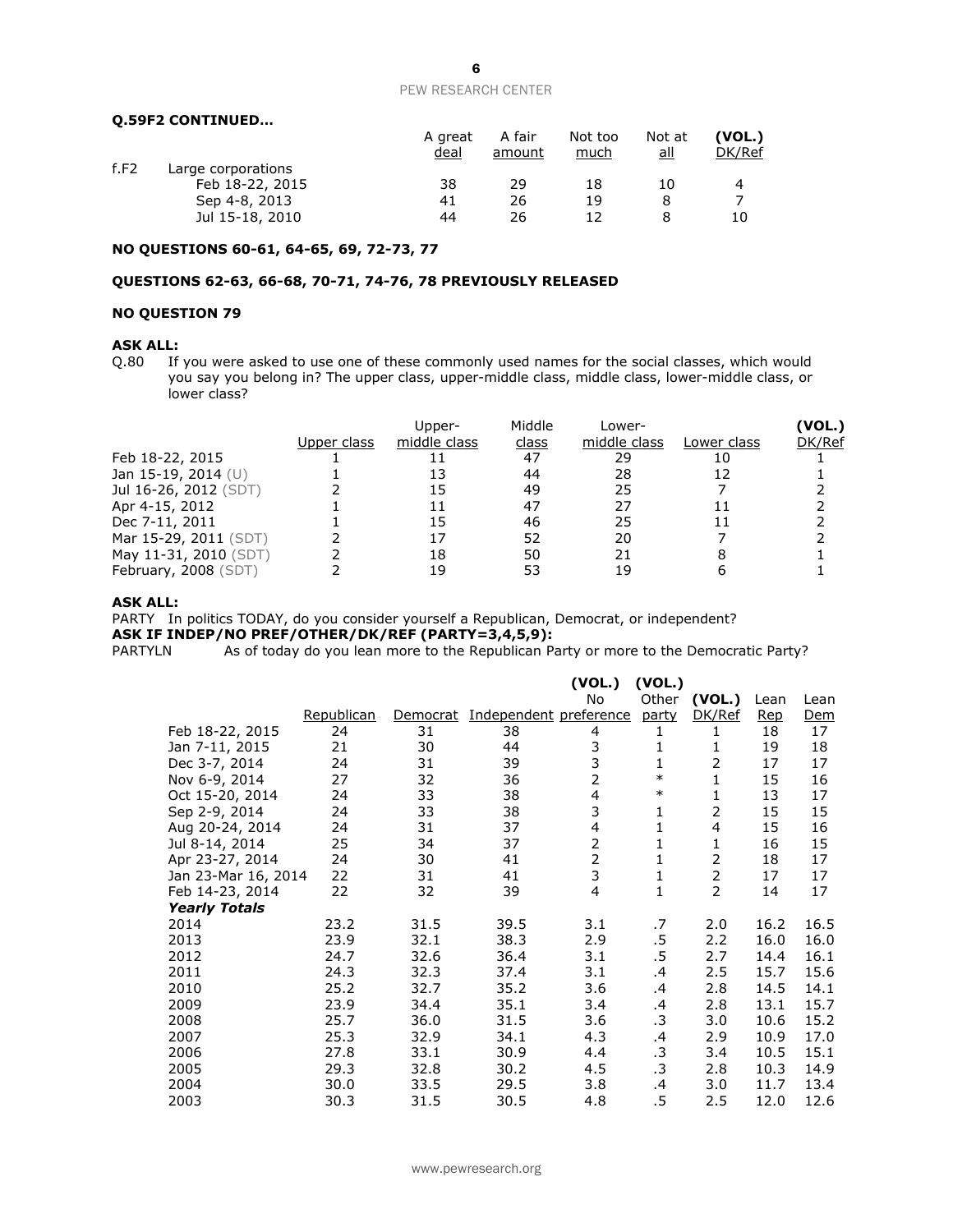## **PARTY/PARTYLN CONTINUED…**

|                   |            |          |                        | (VOL.) | (VOL.)   |        |            |      |
|-------------------|------------|----------|------------------------|--------|----------|--------|------------|------|
|                   |            |          |                        | No     | Other    | (VOL.) | Lean       | Lean |
|                   | Republican | Democrat | Independent preference |        | party    | DK/Ref | <b>Rep</b> | Dem  |
| 2002              | 30.4       | 31.4     | 29.8                   | 5.0    | .7       | 2.7    | 12.4       | 11.6 |
| 2001              | 29.0       | 33.2     | 29.5                   | 5.2    | .6       | 2.6    | 11.9       | 11.6 |
| 2001 Post-Sept 11 | 30.9       | 31.8     | 27.9                   | 5.2    | .6       | 3.6    | 11.7       | 9.4  |
| 2001 Pre-Sept 11  | 27.3       | 34.4     | 30.9                   | 5.1    | .6       | 1.7    | 12.1       | 13.5 |
| 2000              | 28.0       | 33.4     | 29.1                   | 5.5    | .5       | 3.6    | 11.6       | 11.7 |
| 1999              | 26.6       | 33.5     | 33.7                   | 3.9    | .5       | 1.9    | 13.0       | 14.5 |
| 1998              | 27.9       | 33.7     | 31.1                   | 4.6    | .4       | 2.3    | 11.6       | 13.1 |
| 1997              | 28.0       | 33.4     | 32.0                   | 4.0    | .4       | 2.3    | 12.2       | 14.1 |
| 1996              | 28.9       | 33.9     | 31.8                   | 3.0    | .4       | 2.0    | 12.1       | 14.9 |
| 1995              | 31.6       | 30.0     | 33.7                   | 2.4    | .6       | 1.3    | 15.1       | 13.5 |
| 1994              | 30.1       | 31.5     | 33.5                   | 1.3    | $- -$    | 3.6    | 13.7       | 12.2 |
| 1993              | 27.4       | 33.6     | 34.2                   | 4.4    | 1.5      | 2.9    | 11.5       | 14.9 |
| 1992              | 27.6       | 33.7     | 34.7                   | 1.5    | $\Omega$ | 2.5    | 12.6       | 16.5 |
| 1991              | 30.9       | 31.4     | 33.2                   | 0      | 1.4      | 3.0    | 14.7       | 10.8 |
| 1990              | 30.9       | 33.2     | 29.3                   | 1.2    | 1.9      | 3.4    | 12.4       | 11.3 |
| 1989              | 33         | 33       | 34                     |        |          |        |            |      |
| 1987              | 26         | 35       | 39                     |        |          |        |            |      |

#### **ASK REPUBLICANS AND REPUBLICAN LEANERS ONLY (PARTY=1 OR PARTYLN=1):**

TEAPARTY3 From what you know, do you agree or disagree with the Tea Party movement, or don't you have an opinion either way?

## **BASED ON REPUBLICANS AND REPUBLICAN LEANERS [N=679]:**

|                          |       |          |            | (VOL.)       |         | Not       |
|--------------------------|-------|----------|------------|--------------|---------|-----------|
|                          |       |          | No opinion | Haven't      | (VOL.)  | heard of/ |
|                          | Agree | Disagree | either way | heard of     | Refused | <u>DK</u> |
| Feb 18-22, 2015          | 36    | 9        | 54         | $\ast$       | $\ast$  | $-$       |
| Jan 7-11, 2015           | 34    | 9        | 54         | 1            | 2       |           |
| Dec 3-7, 2014            | 34    | 9        | 55         | 2            | 1       |           |
| Nov 6-9, 2014            | 31    | 10       | 57         | 1            | 1       |           |
| Oct 15-20, 2014          | 32    | 8        | 56         | 2            | 2       |           |
| Sep 2-9, 2014            | 38    | 10       | 50         | 1            | 1       |           |
| Aug 20-24, 2014          | 34    | 10       | 53         | $\ast$       | 2       |           |
| Jul 8-14, 2014           | 35    | 12       | 50         | 2            | 1       |           |
| Apr 23-27, 2014          | 33    | 11       | 54         | 1            | 1       |           |
| Jan 23-Mar 16, 2014      | 37    | 11       | 50         | 1            | 1       |           |
| Feb 14-23, 2014          | 36    | 9        | 54         | 1            | 1       |           |
| Jan 15-19, 2014          | 35    | 12       | 52         | 1            | $\ast$  |           |
| Dec 3-8, 2013            | 32    | 9        | 57         | $\mathbf{1}$ | 1       |           |
| Oct 30-Nov 6, 2013       | 40    | 9        | 48         | 2            | 1       |           |
| Oct 9-13, 2013           | 41    | 11       | 45         | 2            | 1       |           |
| Sep 4-8, 2013            | 35    | 9        | 54         | 1            | 1       |           |
| Jul 17-21, 2013          | 37    | 10       | 50         | 2            | 1       |           |
| Jun 12-16, 2013          | 44    | 9        | 46         | $\mathbf{1}$ | 2       |           |
| May 23-26, 2013          | 41    | 7        | 48         | 1            | 3       |           |
| May 1-5, 2013            | 28    | 8        | 61         | 2            | 1       |           |
| Mar 13-17, 2013          | 43    | 7        | 47         | $\mathbf{1}$ | 1       |           |
| Feb 13-18, 2013          | 36    | 9        | 52         | 1            | 3       |           |
| Feb 14-17, 2013          | 43    | 9        | 45         | 1            | 2       |           |
| Jan 9-13, 2013           | 35    | 10       | 51         | 2            | 2       |           |
| Dec 5-9, 2012            | 37    | 11       | 51         | 1            | $\ast$  |           |
| Oct 31-Nov 3, 2012 (RVs) | 40    | 8        | 49         | 1            | 2       |           |
| Oct 4-7, 2012            | 38    | 9        | 50         | 1            | 3       |           |
| Sep 12-16, 2013          | 39    | 7        | 52         | 1            | 1       |           |
| Jun 28-Jul 9, 2012       | 40    | 9        | 47         | 2            | 1       |           |
| Jun 7-17, 2012           | 42    | 8        | 48         | 1            | 1       |           |
| May 9-Jun 3, 2012        | 36    | 9        | 53         | $\mathbf{1}$ | 2       | $-$       |